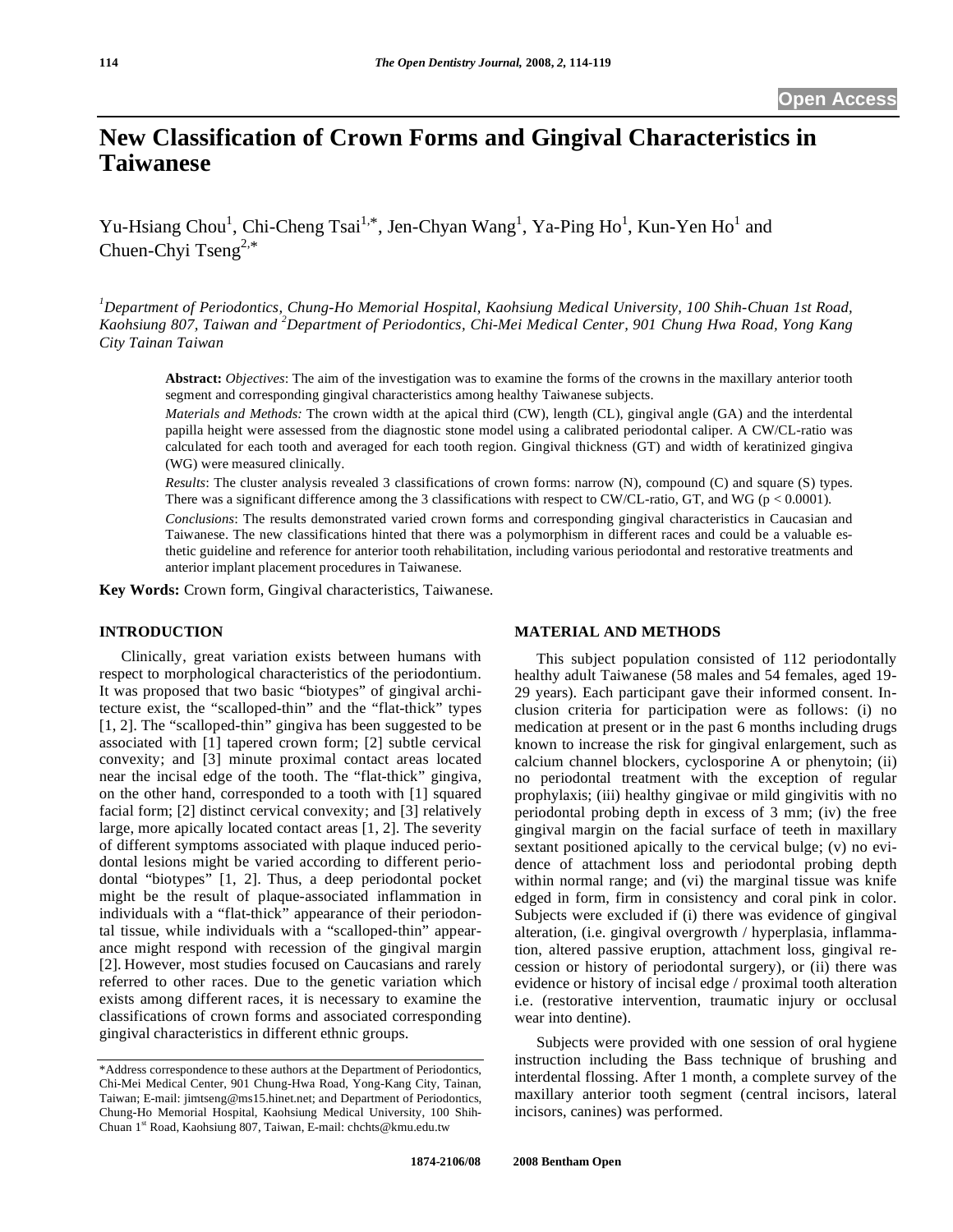## **CLINICAL MEASUREMENTS**

 *Width of keratinized gingiva (WG)* is the distance measured midbuccally to the nearest mm, from the mucogingival junction to the gingival margin using a calibrated periodontal probe : University of Michigan " O" probe, with Williams markings (at 1, 2, 3, 5,7, 8, 9, and 10mm) (Hu-Fridy®).

 *Gingival thickness (GT)* at facial aspects was assessed atraumatically with a novel ultrasonic device (SDM®, Krupp, Essen, Germany) to the closest 0.1mm. The edge of the transducer probe of SDM® was placed at a midbuccal location at the level of the periodontal probing depth. Excellent validity and reliability of the measurement device has been demonstrated elsewhere [3]. In this study, linear regression and correlation analysis were performed to describe the reproducibility of GT measurements with the ultrasonic device by the same examiner.

## **MEASUREMENTS FOR THE DENTAL STONE MODELS**

 Alginate impression of the upper jaw was taken in stock tray and poured in yellow dental stone according to manufacturer's specifications to obtain the study model. The following assessments were made (Fig. **1**) according to Olsson and Lindhe on the casts, using a dial caliper (Mututoyo® Manufacturing Co. Ltd., Japan) with tips sharpened to improve access to in the interproximal areas [4, 5].



**Fig. (1).** A schematic illustration of measured distances of dental stone casts (CL, CW, a, b, c, PH). CL= crown length, CW=crown width, PH=height of interdental (distal) papilla. Lines a, b, c are incorporated in the cosine formula for assessment of the angle  $\alpha$ .

 *Length of the crown (CL)* is the distance (AB) measured between the gingival margin (A), or if discernible, the cemento-enamel junction and the incisal edge (B) of the crown.

 The CL was divided into three portions of equal height: cervical (C), middle (M) and incisal (I). The *width of the crown (CW)* is the distance measured between the approximal tooth surfaces at the borderline between portions C and M.

 The *ratio of width and length of the crown (CW/CLratio)* was calculated separately for each tooth and an individual mean value was computed for each tooth region (central incisors, lateral incisors, and canines).

 The curvature of the cervical gingival margin was defined as the *gingival angle (GA)* that forms at the intersection between the two lines that connect the most apical portion of the buccal gingival margin with the most coronal portions of the papillae [4]. The  $GA$  ( $\alpha$ ) was calculated by means of the formula:  $\cos \alpha = (a^2+b^2-c^2)/2ab$ . The distances from the most apical portion of the gingival margin to the most coronal portions of the mesial and distal papillae are represented by *a* and *b* respectively in the formula. The length of the line connecting the top of the two papillae is the *c* value in the formula (Fig. **1**).

 The *height of the interdental papilla (PH)* determined parallel to the tooth axes is the distance ( $FG$ ) from the top of the papilla to the line connecting the most apical points (A', A'') of the midbuccal gingival margin of the two adjacent teeth (Fig. **1**).

#### **Narrow type (group N)**



**Compound type (group C)** 



**Square type (group S)** 



Fig. (2). Crown forms and gingival characteristics. Narrow type = Individual with a slim crown form of the upper anterior teeth. Square type = Individual with a stout crown form of the upper anterior teeth. Compound type = Individual's upper anterior teeth with a crown form of CW/CL ratio between N and S types.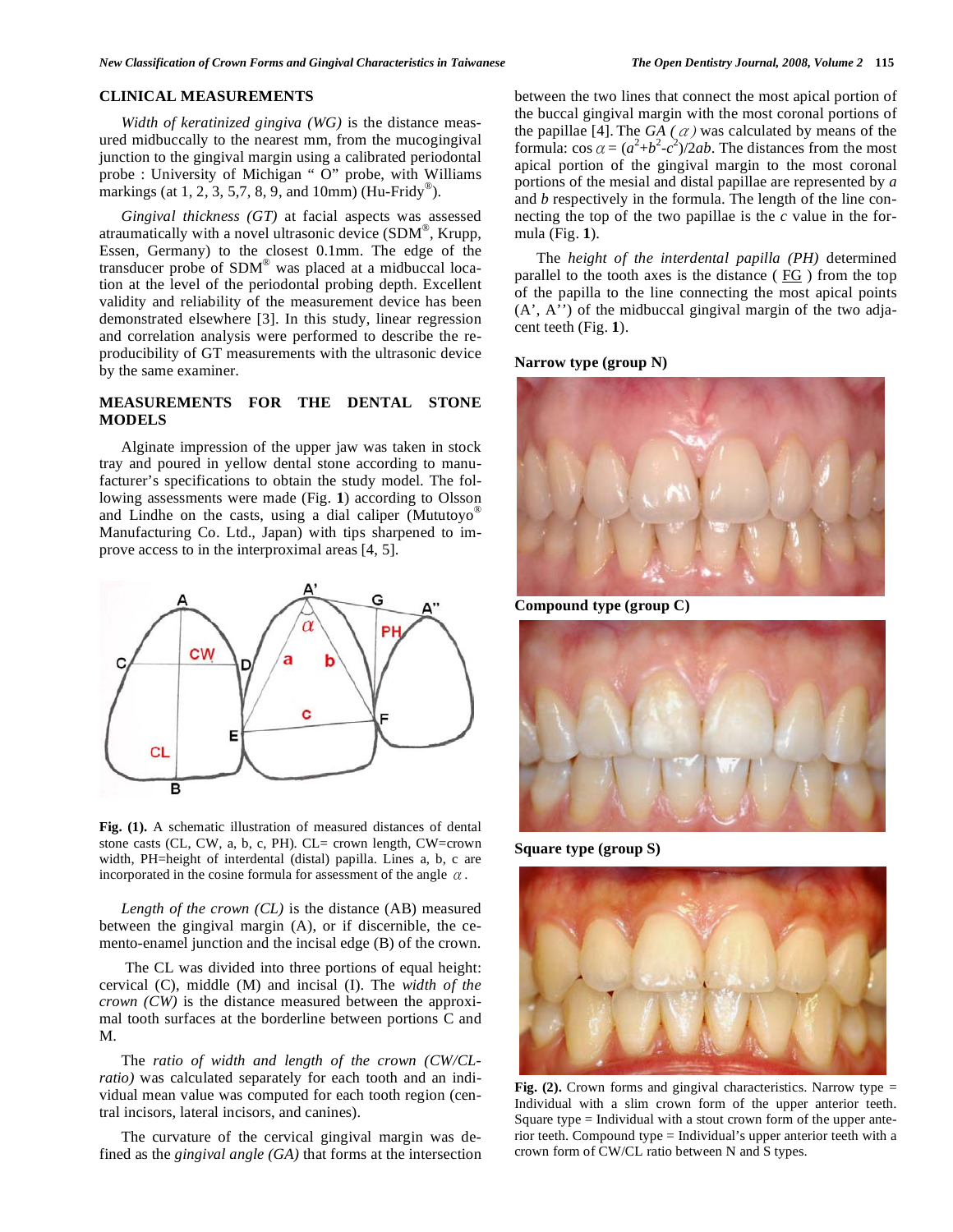#### **116** *The Open Dentistry Journal, 2008, Volume 2 Chou et al.*

 Additionally, data regarding gender, age, ethnicity and subject height (SH) were obtained from each participant.

 The data for each parameter of the clinical measurements and stone models were averaged for each subject and the mean values for the subjects were compared.

 Statistical analysis was carried out on one ethnic group (Taiwanese) and this was the only group represented by sufficient numbers of subjects. The mean CW, CL, CW/CLratio, GA, GT, PH and WG for each tooth group were determined by gender. Student *t*-test was used to determine the gender differences which existed between means in SH and above items. Pearson's correlation coefficient was used to determine correlation coefficients and their significance between means in CW, CL, CW/CL-ratio, GA, GTH, PH and WG of tooth groups and in SH within each gender group.

 The influence of various parameters on the gingivae was examined by means of stepwise multiple regression, including data from the whole sample. Hence, linear models were constructed with the thickness of gingiva (GT) as the dependent variable and the individual mean CW, CL, CW/CLratio, GA, PH and WG for each tooth group as independent variables. Regression analysis was performed separately for each of the three tooth regions. A *p*-value of 0.05 was the prerequisite for a variable to be included in the models.

 Cluster analysis was used to divide objectively a given population which were more easily surveyed fractions. The Euklidean distance of 9 parameters was used as a measure of distance: mean GT, WG and CW/CL-ratio of upper central

# **RESULTS**

 Reproducibility of measurements was quite high in the present study. In the same examiner, for example, duplicate measurements of gingival thickness (GT) with the ultrasonic device in 10 subjects revealed that data1 =  $-0.03 + 1.02$ data2, p<0.0001,  $\vec{r}^2$ =0.989; correlation coefficient was 0.99, p<0.00001. All clinical measurements and measurements on the dental stone models were performed by one examiner (the first author).

 The mean age of the subjects was 22.7 years old. The individual mean values for gingival and dental characteristics of all the samples are presented in Table **1**.

 We first listed the data of hard tissue and the means and standard deviations of the CW, CL, and SH of the three groups are presented in Table **2**. The mean CW and CL of males' central incisor and CW of canine were significantly greater than those of females. A statistically significant difference also existed between the means of SH in different genders. However, a comparison of the mean CW/CL-ratios between males and females of all 3-tooth groups wasn't significantly different.

| <b>Variable</b>            | Central Incisor (11/21) | Lateral Incisor (12/22) | <b>Canine</b> (13/23) |  |
|----------------------------|-------------------------|-------------------------|-----------------------|--|
|                            | $Mean \pm SD$           | $Mean \pm SD$           | Mean $\pm$ SD         |  |
| Ratio $CW / CL$            | $0.74 \pm 0.07$         | $0.68 \pm 0.09$         | $0.73 \pm 0.09$       |  |
| Crown width                | $7.48 \pm 0.59$         | $5.98 \pm 0.54$         | $6.86 \pm 0.57$       |  |
| Crown length               | $10.16 \pm 0.71$        | $8.90 \pm 0.73$         | $9.50 \pm 0.92$       |  |
| Keratinized gingival width | $5.96 + 1.18$           | $5.74 \pm 1.30$         | $5.37 \pm 1.21$       |  |
| Gingival angle             | $70.73 \pm 6.34$        | $70.65 \pm 9.15$        | $74.29 \pm 8.29$      |  |
| Gingival thickness         | $1.23 \pm 0.35$         | $0.93 \pm 0.23$         | $1.01 \pm 0.27$       |  |
| Papilla height             | $6.65 \pm 0.81$         | $5.71 \pm 0.65$         | $5.08 \pm 0.69$       |  |

**Table 1. Mean Values and Standard Deviation for Ratios, Gingival and Dental Characteristics in all Subjects (n=112)** 

# **Table 2. Mean (mm), Standard Deviation of Widths and Lengths of the 3- Tooth Groups of the Maxillary Dentition and Subjects, Height, by Gender**

| Variable |          | <b>Central Incisor (11/21)</b> |                  | Lateral Incisor (12/22) |                 | <b>Canine</b> (13/23) |                 | <b>Subject Height</b> |
|----------|----------|--------------------------------|------------------|-------------------------|-----------------|-----------------------|-----------------|-----------------------|
|          |          | Width                          | Length           | Width                   | Length          | Width                 | Length          |                       |
| Male     | $(n=58)$ | $7.60 + 0.62$                  | $10.30 \pm 0.67$ | $6.03 \pm 0.53$         | $8.98 \pm 0.73$ | $7.00 \pm 0.53$       | $9.54 \pm 1.03$ | $173 \pm 6.30$        |
| Female   | $(n=54)$ | $7.33 + 0.54$                  | $10.01 \pm 0.71$ | $5.92 \pm 0.55$         | $8.82 \pm 0.72$ | $6.71 \pm 0.57$       | $9.47 + 0.81$   | $160 \pm 4.93$        |
|          | p-value  | 0.017                          | 0.03             | 0.26                    | 0.26            | 0.007                 | 0.68            | < 0.0001              |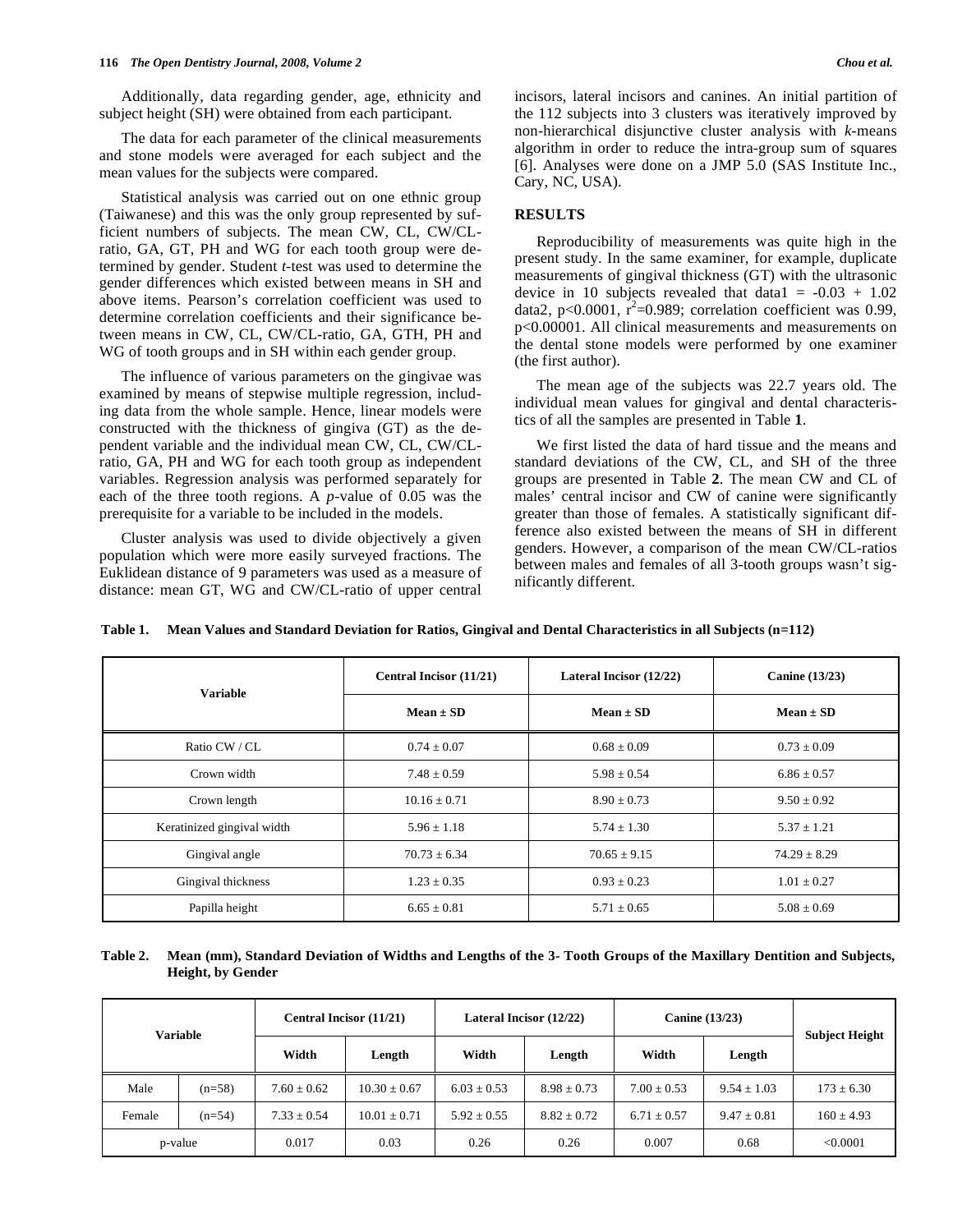While considering the parameters of soft tissue, we found the mean GT values (mm) of males versus females were: CI 1.3 vs. 1.15, LI 0.96 vs. 0.9 and CA 1.07 vs. 0.94. The mean WG values (mm) of males versus females were: CI 5.94 vs. 5.98, LI 5.76 vs. 5.71 and CA 5.51 vs. 5.22. According to the above data, the mean GT in central incisor and canine of males were significantly greater than those of females.

 Cluster analysis based on the GT, WG and CW/CL-ratio of three-tooth groups revealed three distinct appearances of crown and gingiva: narrow (N), square (S) and compound (C) (Table **3**). The summary statistics for levels of clinical gingival characteristics (GT and WG) and CW/CL-ratios in the three classifications are presented in Table **4**. In the narrow (N) type, the mean GT, WG and CW/CL-ratio of upper anterior teeth were approximately 0.9 mm, 4.88 mm and 0.66 respectively. Besides, the sample population ( $n=48$ / 112) of the narrow (N) type is more than the other two types. The compound (C) type had the thickest (1.27 mm) and widest keratinized gingiva (6.79 mm) but a median quadratic shape (0.73) between the narrow and square group. The square (S) type had the shortest and widest shape (0.79)

| Table 3. Clinical Characteristics of Gingiva and CW/CL-Ratios (Mean and Standard Deviation) in 3 Classifications |  |  |
|------------------------------------------------------------------------------------------------------------------|--|--|
|                                                                                                                  |  |  |

| <b>Tooth</b>      | GT (mm)<br>WG (mm) |                 | $\bold{CW/CL}$  |
|-------------------|--------------------|-----------------|-----------------|
| 13/23             |                    |                 |                 |
| Narrow $(n=48)$   | $0.85 \pm 0.20$    | $4.58 \pm 0.83$ | $0.67 + 0.07$   |
| Square $(n=26)$   | $1.02 \pm 0.22$    | $5.19 \pm 0.99$ | $0.80 \pm 0.09$ |
| Compound $(n=38)$ | $1.2 \pm 0.27$     | $6.49 \pm 0.88$ | $0.75 \pm 0.08$ |
| $\boldsymbol{p}$  | < 0.0001           | < 0.0001        | < 0.0001        |
| 12/22             |                    |                 |                 |
| Narrow $(n=48)$   | $0.81 \pm 0.17$    | $4.81 \pm 0.99$ | $0.62 \pm 0.06$ |
| Square $(n=26)$   | $0.90 \pm 0.16$    | $5.79 \pm 0.76$ | $0.77 + 0.08$   |
| Compound (n=38)   | $1.11 \pm 0.21$    | $6.88 \pm 0.99$ | $0.70 \pm 0.07$ |
| $\boldsymbol{p}$  | < 0.0001           | < 0.0001        |                 |
| 11/21             |                    |                 |                 |
| Narrow $(n=48)$   | $1.04 \pm 0.26$    | $5.25 \pm 0.98$ | $0.70 \pm 0.06$ |
| Square $(n=26)$   | $1.15 \pm 0.24$    | $5.77 \pm 0.78$ | $0.79 \pm 0.07$ |
| Compound $(n=38)$ | $1.51 \pm 0.32$    | $6.99 \pm 0.87$ | $0.75 \pm 0.06$ |
| $\boldsymbol{p}$  | < 0.0001           | < 0.0001        | < 0.0001        |

Note: Cluster analysis based on mean gingival thickness (GT), width of keratinized gingiva (WG) and ratio of crown width to crown length (CW/CL) of upper canines, lateral incisors and central incisors.

#### **Table 4. Summary Statistics for Levels of Various Parameters Among 3 Classifications**

| <b>Variable</b>                        |             | <b>CW/CL</b>                      | <b>GT</b><br>(mm)                 | <b>WG</b><br>(mm) |
|----------------------------------------|-------------|-----------------------------------|-----------------------------------|-------------------|
| Narrow $(n=48)$                        |             | $0.66 \pm 0.05$                   | $0.90 \pm 0.16$                   | $4.88 \pm 0.82$   |
| Square $(n=26)$                        |             | $0.79 \pm 0.05$                   | $1.02 \pm 0.12$                   | $5.58 \pm 0.66$   |
| Compound $(n=38)$                      |             | $0.73 \pm 0.05$                   | $1.27 \pm 0.19$                   | $6.79 \pm 0.77$   |
| One-way ANOVA                          |             | < 0.0001                          | < 0.0001                          | < 0.0001          |
| Tukey-Kramer<br>(significant pairwise) | $N$ vs. $S$ | $\frac{d\mathbf{r}}{d\mathbf{r}}$ | $\frac{d\mathbf{r}}{d\mathbf{r}}$ | $\frac{1}{2}$     |
|                                        | $N$ vs. $C$ | $\frac{d\mathbf{r}}{d\mathbf{r}}$ | $\frac{d\mathbf{r}}{d\mathbf{r}}$ | $\frac{1}{2}$     |
|                                        | S vs. C     | $\frac{1}{2}$                     | $\frac{1}{2}$                     | $\ast$            |

\* p-value < 0.05 by Tukey-Kramer pairwise comparison.

GT: Gingival thickness; WG: Width of keratinized gingiva; CW/CL: Crown width/Crown length –ratio.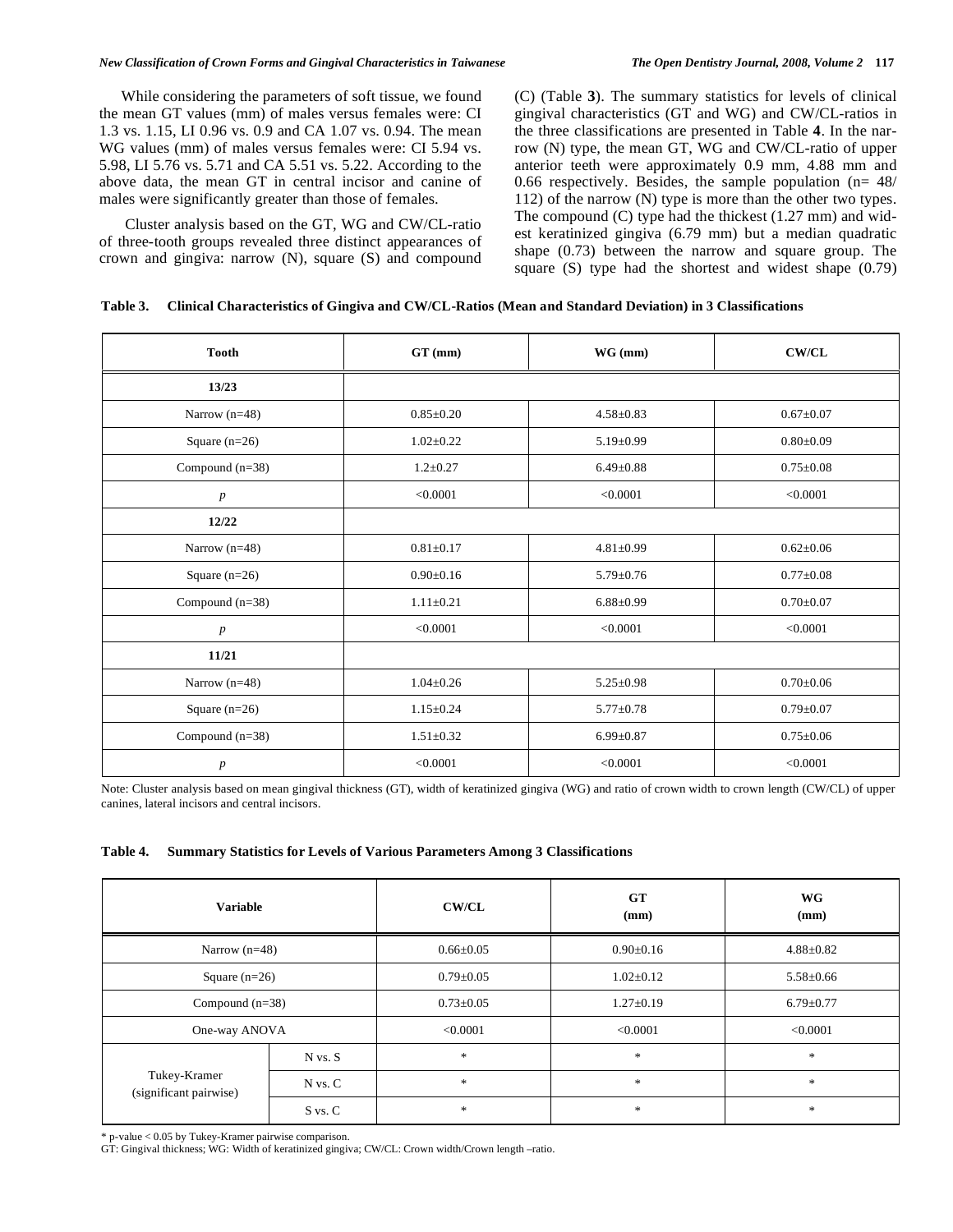among three groups. However, subjects of the S type did not have the most soft tissue parameters. Instead, they had moderate GT (1.02 mm) and WG (5.58 mm) among 3 groups and the corresponding gingival values were smaller than those for the compound type. Because of the intentionally assorted subjects to clusters with similar clinical features at maxillary anterior teeth (i.e., decreasing intra-cluster sum of squares), most of the differences were highly significant.

### **DISCUSSION**

 Studies related to coronal tooth dimensions of the maxillary anterior dentition found the order of mean tooth width to be CI>CA>LI [7]. The order persists even when gender and ethnicity are accounted for [8-10]. The present study found that the order of mean crown sizes of the permanent dentition was consistent with those previously reported.

 Significant gender differences in tooth dimensions of the anatomic and clinical crowns have been noted in various ethnic groups i.e. Caucasians, Afro-Americans and French-Caucasians [8, 10, 11]. We found that the horizontal and vertical tooth dimensions of the clinical crown for male subjects were in part significantly greater than the corresponding figures for females in Taiwanese.

 Filipsson & Goldson found no correlation between subject standing height (SH) and tooth size [12]. On the other hand, Garn found a "low-order relationship" between the two variables [13]. We found no correlation between CW/CL-ratios and SH in three-tooth groups among Taiwanese.

 However, in the present study, all Taiwanese subjects yielded lower values of CW/CL-ratio among all 3-tooth groups than the mean value obtained in the studies of Sterrett [14] factors in; It implied that crown forms in Taiwanese seemed more slender than those in Caucasian and Taiwanese might expose labial gingival recession. In other words, Taiwanese are more likely to display longer teeth with dark triangle. Therefore, it is a challenge to reconstruct maxillary anterior teeth esthetically.

 The term *periodontal biotype* used to designate distinct features ("flat-thick" or "scalloped-thin") of the periodontium including the underlying alveolar bone was proposed by Seibert & Lindhe [2]. In the current study, however, the more customary term *phenotype* is used to describe the features of the marginal periodontium that are influenced by both genetic and environmental factors [14]. According to the analysis of covariance, the subject was an important factor determining GT [3], it was presumed that there exist groups with different crown forms with corresponding gingival characteristics. Since cluster analysis is an interactive process, a number of different solutions were evaluated. Initially, the studied subjects categorized into three crown-gingival classifications (narrow, square and compound) seemed to be the most reasonable and was iteratively improved by nonhierarchical disjunctive cluster analysis. In our studied subjects, 43% were in the narrow (N) group with the thinnest gingival thickness, the minimal width of keratinized gingiva and the slimmest crown shape; 23% were in the square (S) group with similar gingival thickness, medium width of keratinized gingiva and the stoutest form of upper anterior teeth; and 34% were in the compound (C) type with the

bulkiest gingival thickness, the amplest width of keratinized gingiva at facial aspects and mid CW/CL-ratio.

 Olsson *et al*. (1993) reported significantly wider keratinized tissue at facial aspects, a lower papilla height, a higher gingival angle of the crown, but no significant difference in GT in short-wide as compared with long-narrow central incisors [5]. Eger *et al.* (1996) also failed to observe a meaningful influence of CW/CL-ratio with GT [3]. Obviously, there were at least two different phenotypes being associated with a wide-short type of crown in the upper anterior segment. In this context, Muller (1997) found two subgroups of wideshort shape of maxillary front dentition: one with a "normal" gingival thickness and narrow band of keratinized tissue, and the other with thick and wide keratinized gingiva among 42 male Caucasian subjects [15]. The present findings suggest that there are both different phenotype combinations in clinical periodontal appearance for Caucasians and Taiwanese: square (S) and compound (C) classifications. And the above data based on clinical evidence seemed to contradict the hypothesis of Seibert and Lindhe [2]. There are not only two biotypes, but also three classifications of crown forms and gingival characteristics. We could obtain the gingival thickness of a tooth by calculating the CW/CL-ratio and width of keratinized gingiva without transgingival probing. According to the above evidence, it's suspected that subjects with square type crown form display gingival recession even if they had the most wide-short crown forms; in contrast, subjects with compound type crown form might have deep probing depths in the future. Therefore, we should offer different treatments to subjects with different clinical classifications. For patients with narrow (N) and square (S) crown form, due to thinner gingival thickness, bilaminar subepithelial connective tissue graft [16-19] or free gingival onlay graft were utilized [20-24] to prevent recession or dark color from gingiva while they received implant treatment or crown restoration. In compound type subjects, coronal or original positioned flap during implant placement met esthetic criteria due to thicker gingival thickness.

 With genetic polymorphisms, it would be of some interest to extend these investigations to confirm the existence of the proposed crown-gingival classifications and to determine the prevalence in different gender, physical constitutional and racial groups. In addition, as for subjects with different types, we should take various treatment modalities into consideration.

## **ACKNOWLEDGEMENTS**

 The author extends sincere thanks to the Departments of Periodontics and Prosthodontics, Graduate Institute of Dental Sciences, College of Dental Medicine, Kaohsiung Medical University, Taiwan, for their valuable advises. We also thank Chi Mei Medical Center, Tainan, Taiwan and Kaohsiung Medical University for the grant support.

## **REFERENCES**

- [1] Weisgold AS. Contours of the full crown restoration. Alpha Omegan 1977; 70: 77-89.
- [2] Seibert J, Lindhe J. Esthetics and Periodontal Therapy, 2nd ed. Copenhagen: Munksgaard 1989.
- [3] Eger T, Muller HP, Heinecke A. Ultrasonic determination of gingival thickness. Subject variation and influence of tooth type and clinical features. J Clin Periodontol 1996; 23:839-45.